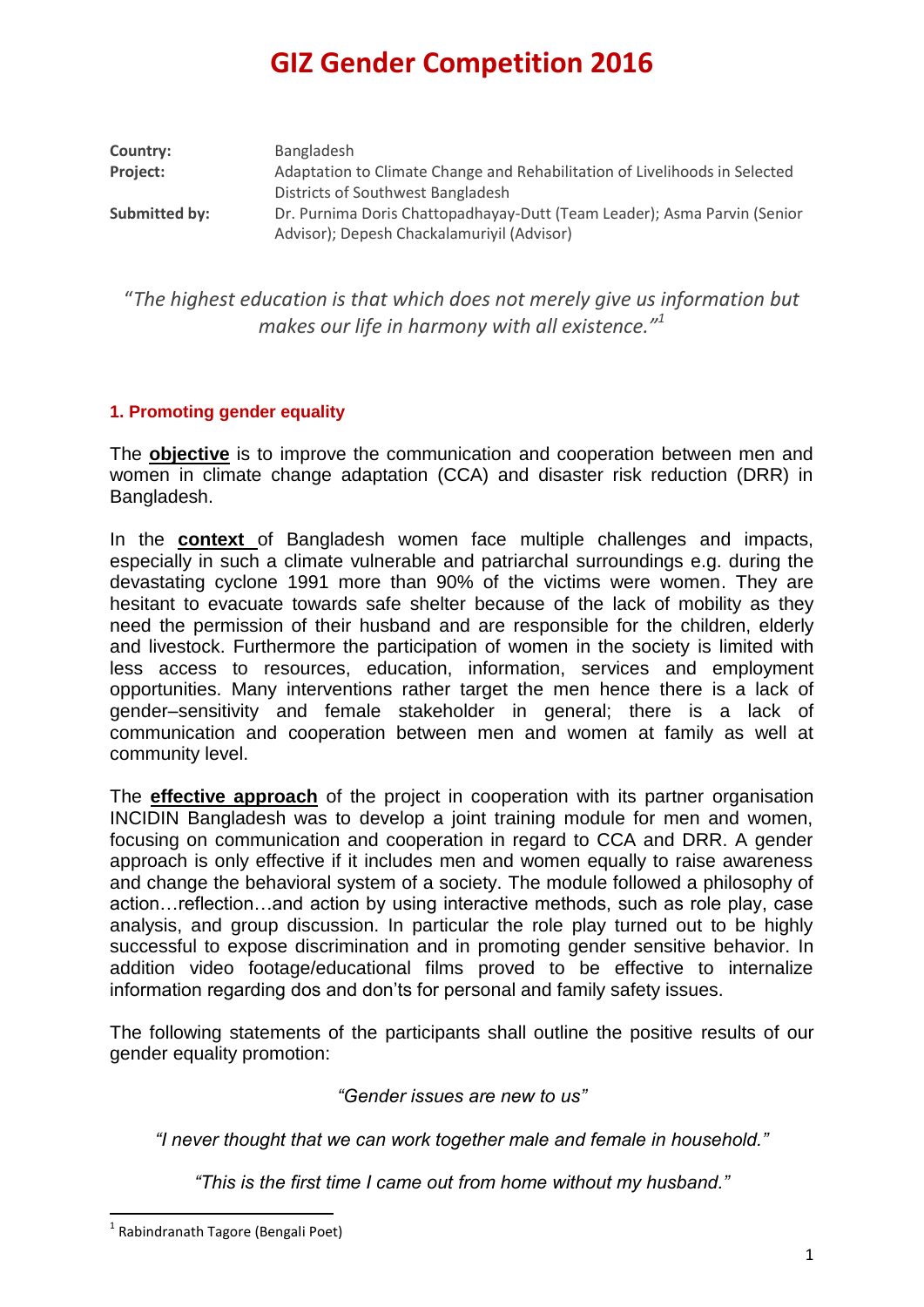*"Earlier I was thinking that I do less work than my husband but now I realize that how much work I do in my daily life."*

*"Next time I will send my daughter in this training."*

*"This training make me feel confident."*

*"We have to work together to fight with disaster."*



**Claiming for equal rights by the participants through a joint statement**

The first step to change a behavioral mindset is to raise awareness about an issue, which is the **expected** short term **impact**. In cooperation with our partners we are aiming to achieve following impacts in the medium- and long term:

- (1) Sensitisation about types and causes of gender discrimination against women.
- (2) Understanding about gender disparity and causes for death of women and children through natural disaster.
- (3) Knowledge about different types of disasters occurring in Bangladesh.
- (4) Ability and utilization of dos and don'ts of men and women at the household level in relation to disaster.
- (5) Know-how of effective methods and techniques for dissemination of disaster preparedness and risk reduction information to women.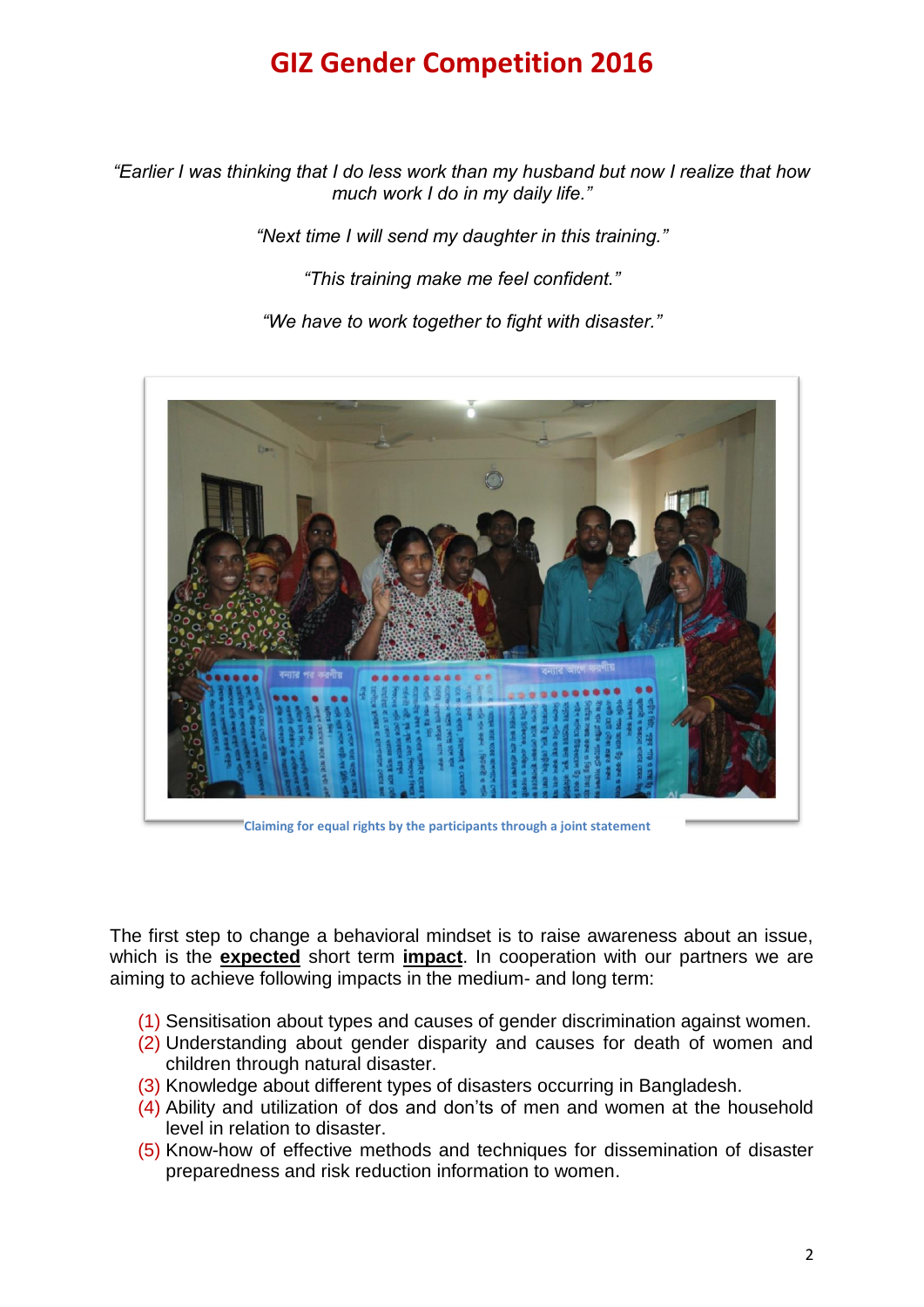#### **2. Gender as a quality feature of our work**

Our partner reacted extremely positive to our initiatives/activities to strengthen gender equality, as it is also one of the core elements of their work e.g. they have a male gender expert, which is highly unusual in a context like Bangladesh. It proved to be highly effective to raise awareness and change the mindset of people.

The gender training module has been selected by the UNFCCC as one of best practices on gender-sensitive approaches and tools, including good practices for the application of these approaches and tools for understanding and assessing impacts, vulnerability and adaptation to climate change:

[http://unfccc.int/files/adaptation/nairobi\\_work\\_programme/application/pdf/d\\_giz.pdf](http://unfccc.int/files/adaptation/nairobi_work_programme/application/pdf/d_giz.pdf)

#### **3**. **Gender and RBM**

The activities on improving gender equality are documented thoroughly in the project and it's an integral part of our M&E system. The project document the number of female participants received training, livelihood support, start-up support, etc. moreover the project measures improvement of female beneficiaries (food security, income, job opportunities, participation at household/ community level) through yearly rapid surveys comparing the outcome/number with the numbers of the baseline survey.

#### **4**. **Cooperation**

We apply a joint approach strategy to improve gender equality, as it can only achieved through joint efforts of men and female. That implies that promote/support joint training for male and female e.g. first aid training, income generating activities, livelihood support which tremendously helps to overcome disparities. We cooperate with our implementing partner NGOs as it is a common goal to enhance gender equality. One of the major challenges is to convince male beneficiaries to participate in joint trainings and furthermore to allow female members of a household engage in farming activities (which is a male dominated field in Bangladesh).

Few key success factors:

- (1) Joint training approach with male and female including provision of childcare facilities.
- (2) Statistics: increasing the income of households through the involvement of women in income generating activities.
- (3) The approach to promote cooperation among men and women at household level decision making process in any crucial circumstances like natural calamities also contributed to livelihoods continuum.
- (4) Persuasion though good example, having female team-leader and senior advisor and using a male gender expert and promoting/demanding female staff in the partner organisations.